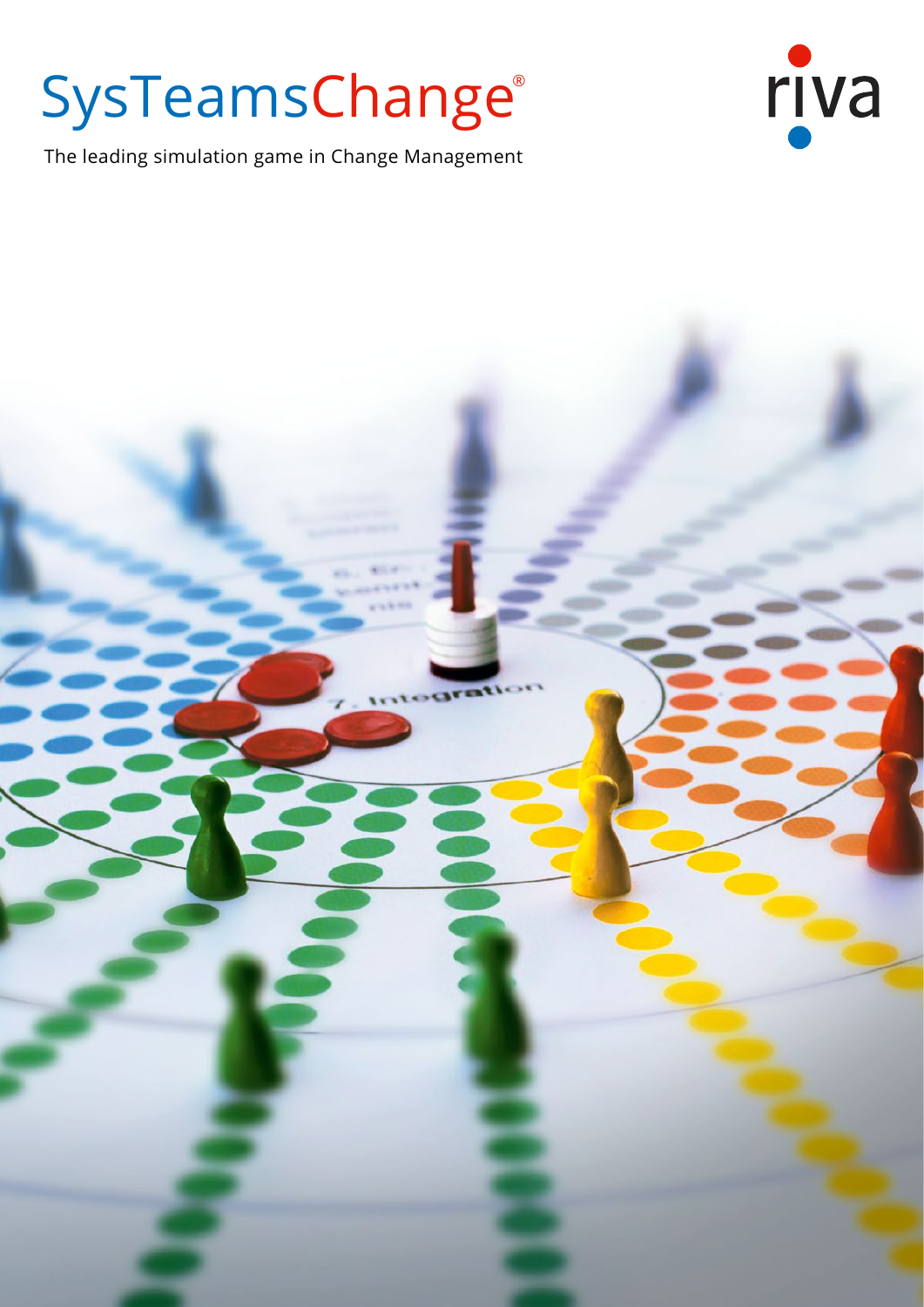## SysTeamsChange®



## **IMPLEMENT A SUSTAINABLE CHANGE**

A challenging and motivating learning environment gives the participants direct experience with the factors that must be managed if the transformation is to be successful. These include not only the logical process steps but also those dealing with the psychological and emotional impacts of change on the affected employees.

The participants learn how different psychological types react to changes and which measures can be used to achieve them. SysTeamsChange shows the role of the social networks in stakeholder communication and potential intervention measures for the different phases of change.

## **THEORETICAL VALIDATION**

The economic and organizational psychologist Dr. Willy Kriz has played a leading role in the development of SysTeamsChange which has been evaluated and validated by more than 50 current management theories and approaches.



SysTeamsChange is based on the phases of change as first described by Kurt Levin, beginning with shock, followed by rational and then emotional insight, and culminating in the sustainable integration of the change. He stressed the importance of understanding the psychological and emotional impact of organizational development processes and focusing on the thoughts, feelings and reactive behavior of the people involved.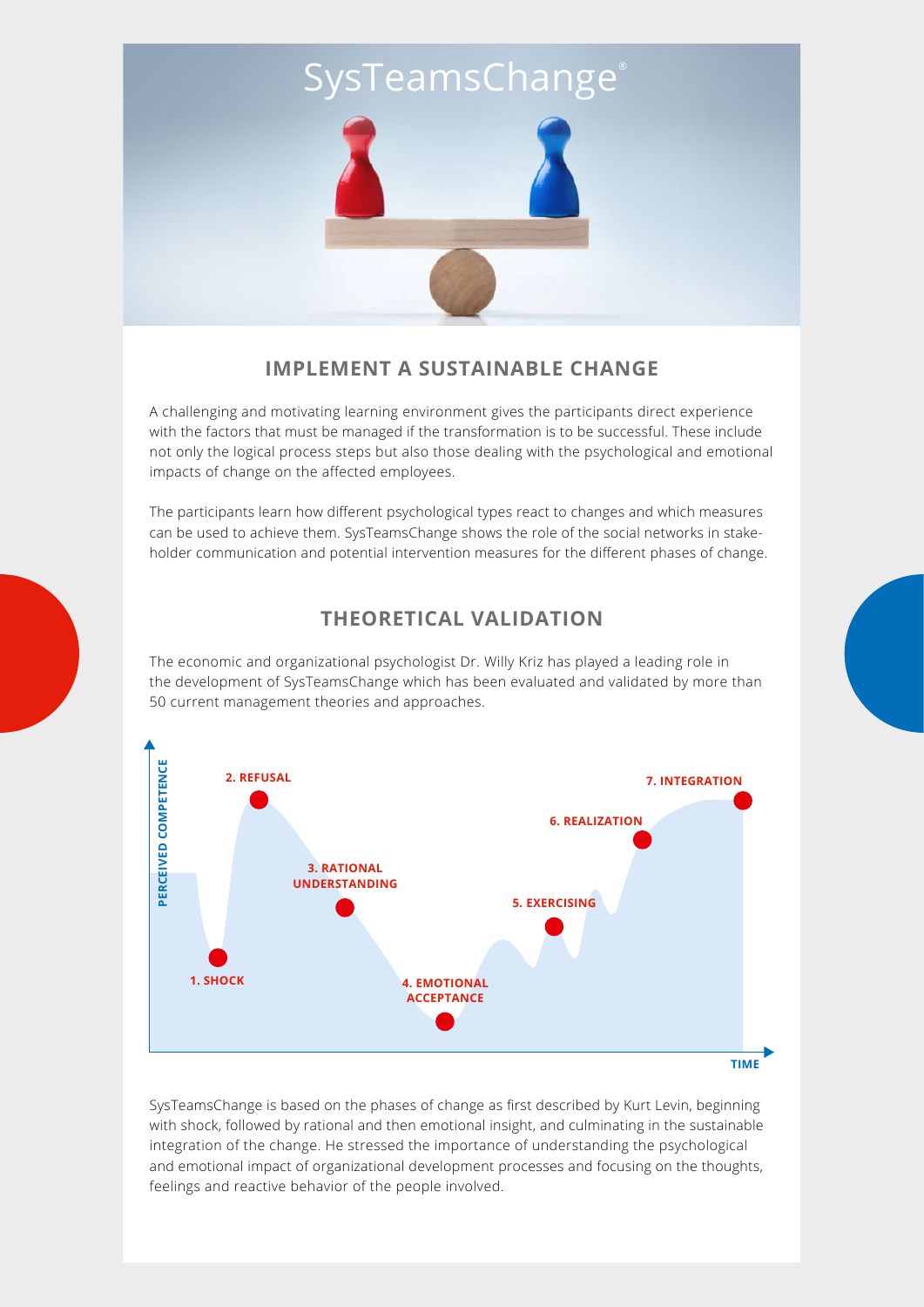## **HOW TO USE SysTeamsChange**

#### **SysTeamsChange as Executive Training**

**―**

The Simulation Game is used by more than 100 enterprises and organizations as a means for training and continuing education for both new and experienced executives to implement a sustainable change management process in the own organization.

#### **SysTeamsChange in support of change management**

**—**

The Simulation Game is an outstanding advisory method that can be used both prior to and during actual transformation processes. When working with large groups, it provides an excellent intervention technique which will increase the awareness of the need for changes as well as create the motivation to promptly deal with them.

#### **SysTeamsChange as Consultation**

**—**

SysTeamsChange is designed as a two-day seminar. You can use experienced riva trainers or use a riva certified internal trainer. The teaching methods, content and duration of the game can be adapted to your group's needs.

## **HOW OUR CUSTOMERS USE SysTeamsChange**

#### **To support the change**

Advisory method prior to and during actual transformation processes

*"In the context of management training, the simulation game SysTeamsChange is our methodical tool of choice for change management training. We use it at the Bundeswehr Command and Staff Academy so that our military and civilian course participants can get a close-up look at the diverse aspects that really matter in change processes – indeed in a very entertaining way and with lots of fun while we are learning!"* 

#### **Oberst i. G Reiner Just, Head of Resort Management Bundeswehr Command and Staff Academy**



#### **To support the change**

Training and continuing education for both new and experienced executives

*"I personally find this tool to be extremely effective, especially in today's workplace, where change is the only constant. We were able to apply the knowledge gained in the workshop to actual projects. Since the lessons were learned in an emotionally positive atmosphere, they were very sustainable."*

**Hartmut Hillar, Head of Design Enabling and Services, Infineon**

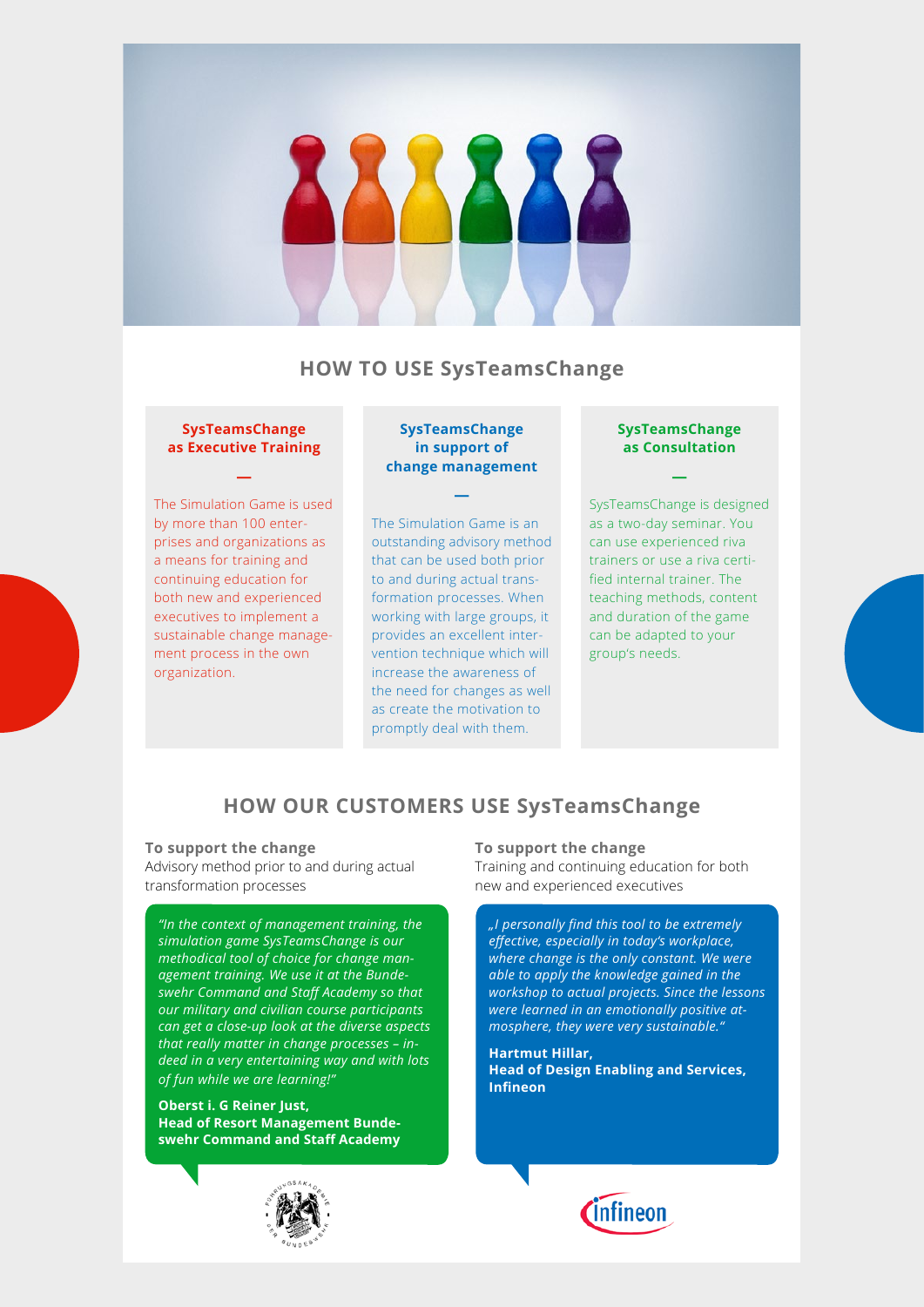

#### **To support the change**

Training and continuing education for both new and experienced executives

*"Understand and learn about Change Management by playing it – almost 700 leaders and employees globally were excited to take part in this training in 2019. A core element in our change toolbox!"*

**Martin Stöckl – VP People & Organization Effectiveness, Infineon Technologies AG**



#### **Consultation and Training** Qualification of executives, coaches, change agents, management groups and project teams.

*"This is our favorite program. The participants enjoy it very much because they get immediate feedback about their decisions."*

**Imre Környei, MBA,** 

**Managing Director of iCons-Hungary Ltd.**



#### **Qualification of executives in pedagogical institutions**

Qualification of school management teams for professional school development processes

*"We work with the riva Simulation Games because the changing demands made on pedagogical executives necessitates a modern and professional approach to educational design."*

**Bernd Leven, Qualitäts- und Unterstützungsagentur – Landesinstitut für Schule des Landes Nordrhein-Westfalen (QUA-LiS NRW)**



**At higher education institutions**

Transfer of the theoretical aspects and their impacts in more than 100 higher education institutions and universities

*"The Baden-Wuerttemberg Cooperative State University in Stuttgart uses SysTeamChange in several courses of study because it allows the participants to realistically experience the change processes, including resistance, and to develop structured processes."*

**Dipl. oec. Birgit Zürn, Head of Centre for Management Simulation**



**In the health sector and clinics** Specific version "Health" simulates a clinic in the change process

*"As a consultant in the health sector and a university lecturer for strategy, I use riva-Simulation because it allows me to combine in a unique way the communication of established theories and their application by the participants in an enjoyable experience."*

**Dr. Christoph Zulehner, user of SysTeamsChange – Health** 

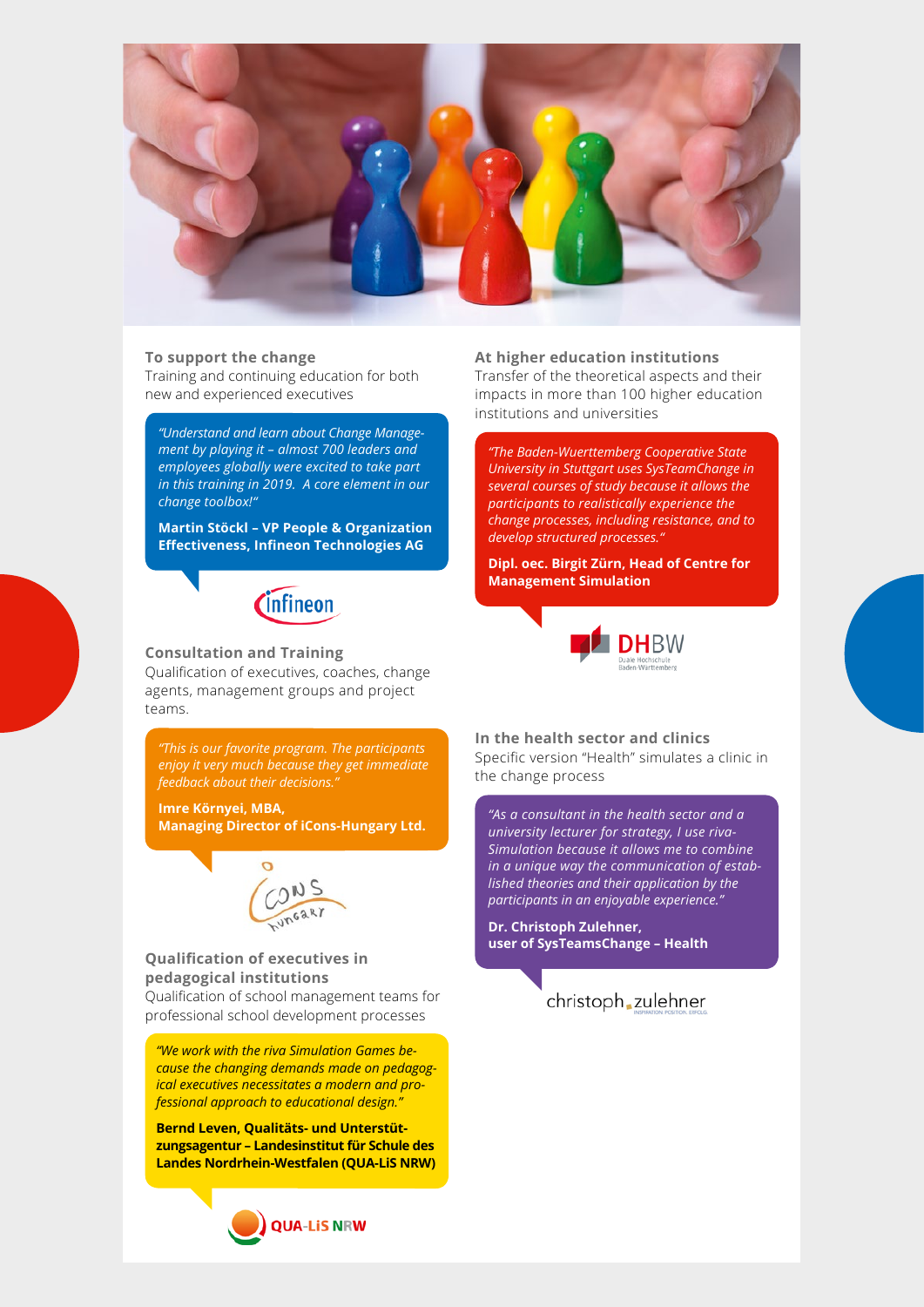

### **SIMULATION SETUP**

The participants are assigned as consultant teams and advise - depending on the selected version a company, school, or clinic – during each phase of the change process. The game simulates working with everyone involved in or affected by the change (managers, employees, suppliers, customers and others). Their objective is to successfully guide each of these subgroups through the various phases of the process.

These phases address both the procedural and logical arrangement as well as the emotional and psychological elements of change - beginning with shock, followed by rational and then emotional insight, and culminating in the sustainable integration of the change.

## **REALITY IS SIMULATED. THE GAME SITUATION IS AUTHENTIC. THE LEARNING SUCCESS IS REAL.**

The aim is to choose the intervention measures that are appropriate to the phase and the simulated level of development of each individual who is affected by the change. The computer model then provides immediate feedback as to whether the participant's choices were effective or not. Based on the feedback the pieces on the board will be moved.

The trainer provides further feedback at regular intervals. In this follow-on discussion, the participants will learn more about the scientific theories so that they can apply what they have learned in their working world.